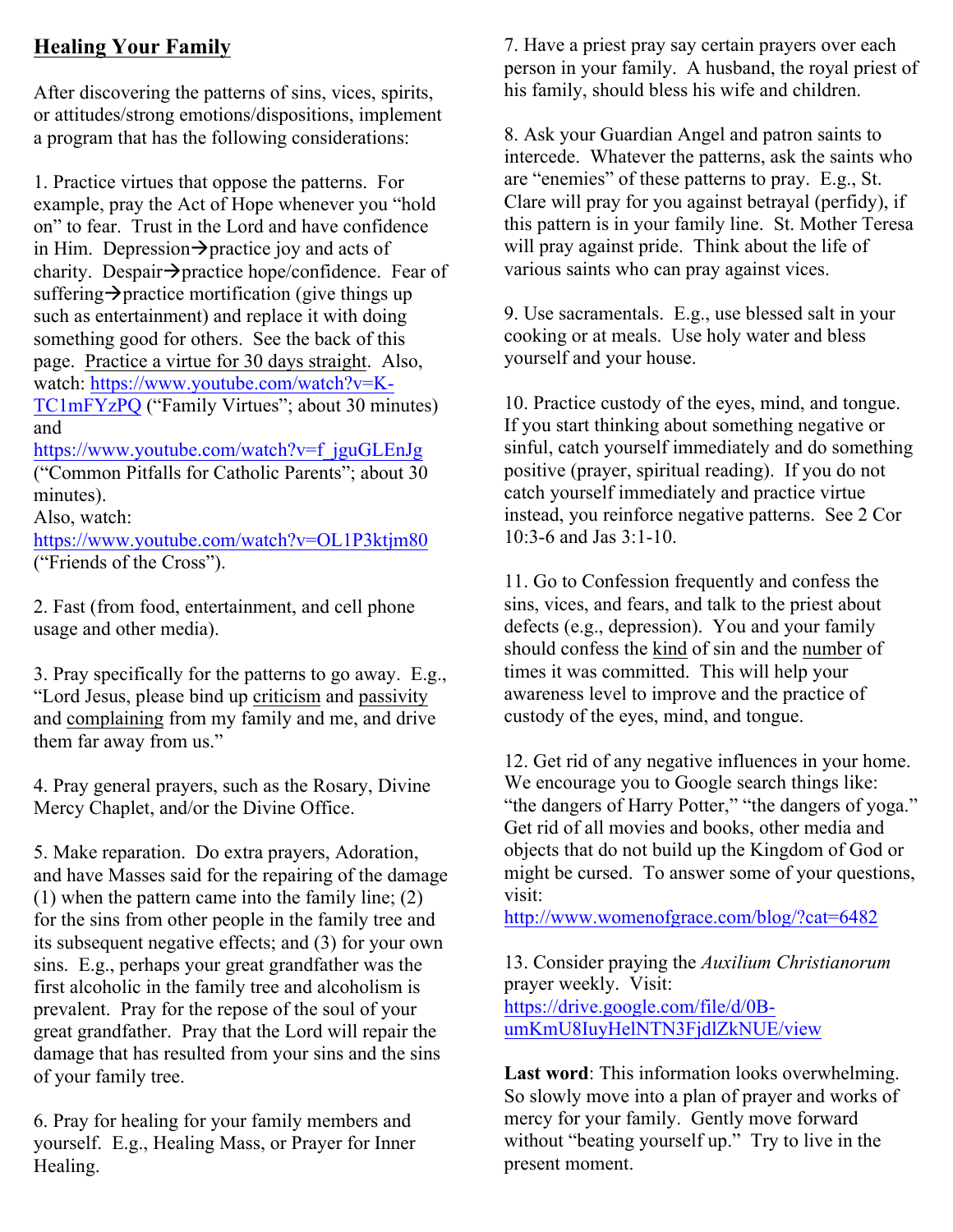### **Seven Capital Sins—Root Vices**

# **Pride—putting oneself above God and others**

Boastful \* self-centered \* self-important \* superiority complex \* arrogant \* talking too much \* stubborn \* vain \* entitlement mentality \* rude \* disobedient \* wanting no advice \* brooding over offenses \* over-sensitive \* fearful \* self-pity

### **Greed—covetous; disordered desire for material things**

Seeking security only in things of this world \* stingy \* hoarding \* not realizing that you are passing through this world on pilgrimage to heaven \* secretive \* desiring wealth and power

### **Anger—disordered desire to be right or be treated better; desiring revenge**

Aversion \* resentful \* bitter \* hatred \* silent treatment \* un-forgiveness \* impatient \* emotional \* temper \* self-will \* control \* gossip \* withdrawal \* mean \* critical \* fault-finding \* judgmental

### **Envy—resentful longing aroused by someone else's possessions, qualities, or gifts**

Hateful \* gossip \* detraction \* backbiting \* joy at the sorrows/troubles of others \* spiteful \* do not care when others are praised

### **Sloth—laziness; avoiding doing God's will for the sake of comfort**

Effeminate  $(=$  wanting a soft, easy life)  $*$  late for events \* distaste for life \* discouragement \* moody \* gloomy \* inconsistent \* dull to exhortation \* lack of thanksgiving to God and others

# **Gluttony—eating and drinking to excess**

Think and talk food a lot \* complaining about plain food \* too much snacking \* immoderate use of alcohol \* loudness \* boisterous \* can include immoderate use of electronic devices and media

# **Lust—desire for illicit sexual pleasure**

Curiosity about sex \* Over-familiarity with someone \* carelessness in reading and viewing \* not controlling imagination \* comfort-seeking \* pleasure-seeking \* not open with priest-confessor \* not using necessary means to control the flesh

-With God, choose to one virtue a month from the right side. Do not reinforce vices.

# **Ways to Overcome—Remedies for These Vices**

**Humility—selfless; recognizing that all skills, talents, and good qualities are gifts from God** Think about my dependence on God \* thanksgiving to God \* seeking ways to serve God and others quietly \* quit complaining/gossiping \* seeing Christ in others \* Litany of Humility \* Surrender Prayer

### **Generosity—giving of time, talents, and gifts freely; God is more important than possessions**

Cultivate simple tastes \* desire to imitate the poverty of Christ \* seek first the Kingdom of God \* give others the better part habitually \* share your things with others \* tithe

### **Meekness—acting with patience, mercy, and charity when resolving conflicts**

Keep Christ crucified habitually in mind \* do little acts of charity for those who annoy you, including prayer \* live in God's presence \* keep quiet when annoyed, and unite sufferings to Christ

### **Kindness—wishing the best for others; brotherly love**

Thank God for others' gifts \* pray for the one you envy \* speak well of the one you envy \* think of eternal life and that God wants all to be saved

# **Diligence—following God's will, even if it means discomfort (suffer for God's mission)**

Faithful to prayer life \* keep to a schedule \* do immediately what you tend to put off \* think of eternity constantly \* do spiritual and corporal works of mercy as little acts of self-discipline

# **Temperance—taking all things in moderation**

Decide how much to take ahead of time and stick to it \* eat or drink in God's presence \* fast \* reflect on the fact that 21,000 die of starvation daily \* only use electronic devices and media for the good

# **Chastity—properly ordered desires of the flesh**

Develop personal love of our Lord \* flee occasions of lust \* be hard on body—mortification \* keep busy \* live for others \* pray the Angelic Warfare Confraternity Prayer frequently \* meditate daily on a Gospel passage for 15-30 minutes